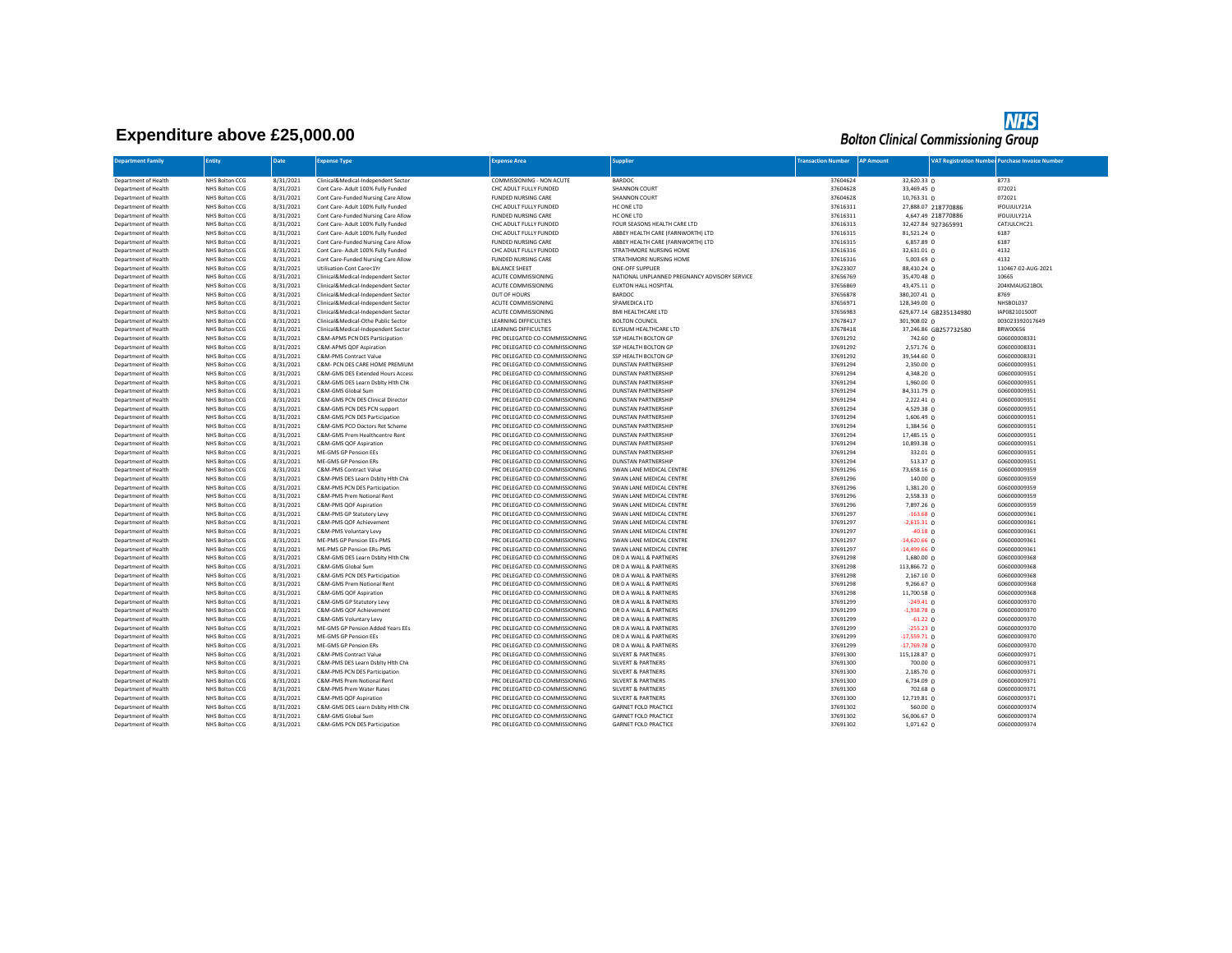| Department of Health                         | NHS Bolton CCG                   | 8/31/2021              | C&M-GMS Prem Notional Rent                                    | PRC DELEGATED CO-COMMISSIONING                                   | <b>GARNET FOLD PRACTICE</b>                        | 37691302             | 2,796.83 0                    | G06000009374                 |
|----------------------------------------------|----------------------------------|------------------------|---------------------------------------------------------------|------------------------------------------------------------------|----------------------------------------------------|----------------------|-------------------------------|------------------------------|
| Department of Health                         | NHS Bolton CCG                   | 8/31/2021              | C&M-GMS Prem Water Rates                                      | PRC DELEGATED CO-COMMISSIONING                                   | <b>GARNET FOLD PRACTICE</b>                        | 37691302             | 161.91 0                      | G06000009374                 |
| Department of Health                         | NHS Bolton CCG                   | 8/31/2021              | C&M-GMS QOF Aspiration                                        | PRC DELEGATED CO-COMMISSIONING                                   | <b>GARNET FOLD PRACTICE</b>                        | 37691302             | 5,867.24 0                    | G06000009374                 |
| Department of Health                         | NHS Bolton CCG                   | 8/31/2021              | ME-GMS GP Pension AVCs                                        | PRC DELEGATED CO-COMMISSIONING                                   | <b>GARNET FOLD PRACTICE</b>                        | 37691302             | 56.63 0                       | G06000009374                 |
| Department of Health                         | NHS Bolton CCG                   | 8/31/2021              | ME-GMS GP Pension EEs Adjustments                             | PRC DELEGATED CO-COMMISSIONING                                   | <b>GARNET FOLD PRACTICE</b>                        | 37691302             | 5,258.67 0                    | 606000009374                 |
| Department of Health                         | NHS Bolton CCG                   | 8/31/2021              | ME-GMS GP Pension ERs Adjustments                             | PRC DELEGATED CO-COMMISSIONING                                   | <b>GARNET FOLD PRACTICE</b>                        | 37691302             | 4,511.74 0                    | G06000009374                 |
| Department of Health                         | NHS Bolton CCG                   | 8/31/2021              | C&M-GMS Global Sum                                            | PRC DELEGATED CO-COMMISSIONING                                   | DALEFIELD SURGERY                                  | 37691304             | 58,918.05 0                   | G06000009377                 |
| Department of Health                         | NHS Bolton CCG                   | 8/31/2021              | C&M-GMS PCN DES Participation                                 | PRC DELEGATED CO-COMMISSIONING                                   | DALEFIELD SURGERY                                  | 37691304             | 1,101.48 0                    | G06000009377                 |
| Department of Health                         | NHS Bolton CCG                   | 8/31/2021              | C&M-GMS OOF Asniration                                        | PRC DELEGATED CO-COMMISSIONING                                   | DALEFIELD SURGERY                                  | 37691304             | 6,443.93 0                    | G06000009377                 |
| Department of Health                         | NHS Bolton CCG                   | 8/31/2021              | ME - GMS GP Prior Year ERs                                    | PRC DELEGATED CO-COMMISSIONING                                   | DALEFIELD SURGERY                                  | 37691304             | 2,606.15 0                    | G06000009377                 |
| Department of Health                         | NHS Bolton CCG                   | 8/31/2021              | ME-GMS GP Prior Year EEs                                      | PRC DELEGATED CO-COMMISSIONING                                   | <b>DALEFIELD SURGERY</b>                           | 37691304             | 2,627.89 0                    | G06000009377                 |
| Department of Health                         | NHS Bolton CCG                   | 8/31/2021              | C&M-PMS Contract Value                                        | PRC DELEGATED CO-COMMISSIONING                                   | DR LLOWE & PARTNERS                                | 37691306             | 55,107.05 0                   | G06000009379                 |
| Department of Health                         | NHS Bolton CCG                   | 8/31/2021              | C&M-PMS PCN DES Participation                                 | PRC DELEGATED CO-COMMISSIONING                                   | DR J LOWE & PARTNERS                               | 37691306             | 1,040.74 0                    | G06000009379                 |
| Department of Health<br>Denartment of Health | NHS Bolton CCG<br>NHS Bolton CCG | 8/31/2021<br>8/31/2021 | C&M-PMS Prem Notional Rent<br>C&M-PMS OOF Asniration          | PRC DELEGATED CO-COMMISSIONING<br>PRC DELEGATED CO-COMMISSIONING | DR J LOWE & PARTNERS<br>DR J LOWE & PARTNERS       | 37691306<br>37691306 | 5,987.50 0                    | G06000009379<br>G06000009379 |
|                                              | NHS Bolton CCG                   | 8/31/2021              | ME-PMS GP Pension EEs-PMS                                     | PRC DELEGATED CO-COMMISSIONING                                   | DR J LOWE & PARTNERS                               | 37691306             | 5,834.56 0                    | G06000009379                 |
| Department of Health<br>Department of Health | NHS Bolton CCG                   | 8/31/2021              | ME-PMS GP Pension ERs-PMS                                     | PRC DELEGATED CO-COMMISSIONING                                   | DR J LOWE & PARTNERS                               | 37691306             | 1,464.58 0<br>2,216.92 0      | G06000009379                 |
| Department of Health                         | NHS Bolton CCG                   | 8/31/2021              | C&M-GMS DES Learn Dsbltv Hith Chk                             | PRC DELEGATED CO-COMMISSIONING                                   | DR LYON & PARTNERS                                 | 37691308             | 280.00 0                      | G06000009381                 |
| Department of Health                         | NHS Bolton CCG                   | 8/31/2021              | C&M-GMS Global Sum                                            | PRC DELEGATED CO-COMMISSIONING                                   | DR LYON & PARTNERS                                 | 37691308             | 52,625.21 0                   | G06000009381                 |
| Department of Health                         | NHS Bolton CCG                   | 8/31/2021              | C&M-GMS PCN DES Participation                                 | PRC DELEGATED CO-COMMISSIONING                                   | DR LYON & PARTNERS                                 | 37691308             | $1,002.44$ 0                  | G06000009381                 |
| Department of Health                         | NHS Bolton CCG                   | 8/31/2021              | C&M-GMS QOF Aspiration                                        | PRC DELEGATED CO-COMMISSIONING                                   | DR LYON & PARTNERS                                 | 37691308             | 5,630.46 $\Omega$             | G06000009381                 |
| Department of Health                         | NHS Bolton CCG                   | 8/31/2021              | ME - GMS GP Prior Year ERs                                    | PRC DELEGATED CO-COMMISSIONING                                   | DR I YON & PARTNERS                                | 37691308             | 7,968.94 0                    | G06000009381                 |
| Department of Health                         | NHS Bolton CCG                   | 8/31/2021              | <b>ME-GMS GP Pension EEs</b>                                  | PRC DELEGATED CO-COMMISSIONING                                   | DR LYON & PARTNERS                                 | 37691308             | $1,125.00$ 0                  | G06000009381                 |
| Department of Health                         | NHS Bolton CCG                   | 8/31/2021              | <b>ME-GMS GP Pension ERs</b>                                  | PRC DELEGATED CO-COMMISSIONING                                   | DR LYON & PARTNERS                                 | 37691308             | 1,198.33 0                    | G06000009381                 |
| Department of Health                         | NHS Bolton CCG                   | 8/31/2021              | ME-GMS GP Prior Year EEs                                      | PRC DELEGATED CO-COMMISSIONING                                   | DR LYON & PARTNERS                                 | 37691308             | 7,481.25 0                    | G06000009381                 |
| Department of Health                         | NHS Bolton CCG                   | 8/31/2021              | C&M-GMS GP Statutory Levy                                     | PRC DELEGATED CO-COMMISSIONING                                   | DR LYON & PARTNERS                                 | 37691309             | $-112.84$ 0                   | G06000009383                 |
| Department of Health                         | NHS Bolton CCG                   | 8/31/2021              | C&M-GMS QOF Achievement                                       | PRC DELEGATED CO-COMMISSIONING                                   | DR LYON & PARTNERS                                 | 37691309             | $-4,593.24$ 0                 | G06000009383                 |
| Department of Health                         | NHS Bolton CCG                   | 8/31/2021              | C&M-GMS Voluntary Levy                                        | PRC DELEGATED CO-COMMISSIONING                                   | DR LYON & PARTNERS                                 | 37691309             | $-27.70$ 0                    | G06000009383                 |
| Department of Health                         | NHS Bolton CCG                   | 8/31/2021              | ME - GMS GP Prior Year ERs                                    | PRC DELEGATED CO-COMMISSIONING                                   | DR LYON & PARTNERS                                 | 37691309             | $-7,968.94$ 0                 | G06000009383                 |
| Department of Health                         | NHS Bolton CCG                   | 8/31/2021              | ME-GMS GP Pension EEs                                         | PRC DELEGATED CO-COMMISSIONING                                   | DR LYON & PARTNERS                                 | 37691309             | $-4,500.00$ 0                 | G06000009383                 |
| Department of Health                         | NHS Bolton CCG                   | 8/31/2021              | ME-GMS GP Pension ERs                                         | PRC DELEGATED CO-COMMISSIONING                                   | DR LYON & PARTNERS                                 | 37691309             | $-4,793.32$ 0                 | G06000009383                 |
| Department of Health                         | NHS Bolton CCG                   | 8/31/2021              | ME-GMS GP Prior Year EEs                                      | PRC DELEGATED CO-COMMISSIONING                                   | DR LYON & PARTNERS                                 | 37691309             | $-7,481.25$ 0                 | G06000009383                 |
| Department of Health                         | NHS Bolton CCG                   | 8/31/2021              | C&M-PMS Contract Value                                        | PRC DELEGATED CO-COMMISSIONING                                   | DR Y LOOMBA & PARTNER BOLTON                       | 37691310             | 30,719.43 0                   | G06000009384                 |
| Department of Health                         | NHS Bolton CCG                   | 8/31/2021              | C&M-PMS PCN DES Participation                                 | PRC DELEGATED CO-COMMISSIONING                                   | DR Y LOOMBA & PARTNER BOLTON                       | 37691310             | 588.10 0                      | G06000009384                 |
| Department of Health                         | NHS Bolton CCG                   | 8/31/2021              | C&M-PMS QOF Aspiration                                        | PRC DELEGATED CO-COMMISSIONING                                   | DR Y LOOMBA & PARTNER BOLTON                       | 37691310             | 2,972.68 0                    | G06000009384                 |
| Department of Health                         | NHS Bolton CCG                   | 8/31/2021              | C&M-PMS Contract Value                                        | PRC DELEGATED CO-COMMISSIONING                                   | DR P A SAUL & PARTNERS                             | 37691312             | 55,665.41 0                   | G06000009386                 |
| Department of Health                         | NHS Bolton CCG                   | 8/31/2021              | C&M-PMS DES Learn Dsblty Hith Chk                             | PRC DELEGATED CO-COMMISSIONING                                   | DR P A SAUL & PARTNERS                             | 37691312             | 140.00 0                      | G06000009386                 |
| Department of Health                         | NHS Bolton CCG                   | 8/31/2021              | C&M-PMS PCN DES Participation                                 | PRC DELEGATED CO-COMMISSIONING                                   | DR P A SAUL & PARTNERS                             | 37691312             | 1,056.52 0                    | G06000009386                 |
| Department of Health                         | NHS Bolton CCG                   | 8/31/2021              | C&M-PMS Prem Notional Rent                                    | PRC DELEGATED CO-COMMISSIONING                                   | DR P A SAUL & PARTNERS                             | 37691312             | 3,633.33 0                    | G06000009386                 |
| Department of Health                         | NHS Bolton CCG                   | 8/31/2021              | C&M-PMS QOF Aspiration                                        | PRC DELEGATED CO-COMMISSIONING                                   | DR P A SAUL & PARTNERS                             | 37691312             | 5,539.98 0                    | G06000009386                 |
| Department of Health                         | NHS Bolton CCG                   | 8/31/2021              | C&M-PMS Contract Value                                        | PRC DELEGATED CO-COMMISSIONING                                   | DR J P NAGLE & PARTNERS                            | 37691314             | 161,487.48 0                  | G06000009389                 |
| Department of Health                         | NHS Bolton CCG                   | 8/31/2021              | C&M-PMS DES Learn Dsbltv Hith Chk                             | PRC DELEGATED CO-COMMISSIONING                                   | DR J P NAGLE & PARTNERS                            | 37691314             | $1,820.00$ 0                  | G06000009389                 |
| Department of Health                         | NHS Bolton CCG                   | 8/31/2021              | C&M-PMS PCN DES Participation                                 | PRC DELEGATED CO-COMMISSIONING                                   | DR J P NAGLE & PARTNERS                            | 37691314             | 3,056.85 0                    | G06000009389                 |
| Department of Health                         | NHS Bolton CCG                   | 8/31/2021              | C&M-PMS PCO Locum Adop/Pat/Mat                                | PRC DELEGATED CO-COMMISSIONING                                   | DR J P NAGLE & PARTNERS                            | 37691314             | 104,225.90 0                  | G06000009389                 |
| Department of Health                         | NHS Bolton CCG                   | 8/31/2021              | C&M-PMS PCO Other                                             | PRC DELEGATED CO-COMMISSIONING                                   | DR J P NAGLE & PARTNERS                            | 37691314             | 48,347.00 0                   | G06000009389                 |
| Department of Health                         | NHS Bolton CCG                   | 8/31/2021              | C&M-PMS Prem Notional Rent                                    | PRC DELEGATED CO-COMMISSIONING                                   | DR J P NAGLE & PARTNERS                            | 37691314             | 7,945.83 0                    | G06000009389                 |
| Department of Health                         | NHS Bolton CCG                   | 8/31/2021              | C&M-PMS QOF Aspiration                                        | PRC DELEGATED CO-COMMISSIONING                                   | DR J P NAGLE & PARTNERS                            | 37691314             | 18,364.30 0                   | G06000009389                 |
| Department of Health                         | NHS Bolton CCG                   | 8/31/2021              | ME - PMS GP Prior Year ERs                                    | PRC DELEGATED CO-COMMISSIONING                                   | DR J P NAGLE & PARTNERS                            | 37691314             | 537.06 0                      | G06000009389                 |
| Department of Health                         | NHS Bolton CCG                   | 8/31/2021              | ME-PMS GP Pension EEs Adjs - PMS                              | PRC DELEGATED CO-COMMISSIONING                                   | DR J P NAGLE & PARTNERS                            | 37691314             | 1,269.43 0                    | G06000009389                 |
| Department of Health                         | NHS Bolton CCG                   | 8/31/2021              | ME-PMS GP Pension EEs-PMS                                     | PRC DELEGATED CO-COMMISSIONING                                   | DR J P NAGLE & PARTNERS                            | 37691314             | 523.71 0                      | G06000009389                 |
| Department of Health                         | NHS Bolton CCG                   | 8/31/2021              | ME-PMS GP Pension ERs Adjs - PMS                              | PRC DELEGATED CO-COMMISSIONING                                   | DR J P NAGLE & PARTNERS                            | 37691314             | 1,420.47 0                    | G06000009389                 |
| Department of Health                         | NHS Bolton CCG                   | 8/31/2021              | ME-PMS GP Pension ERs-PMS                                     | PRC DELEGATED CO-COMMISSIONING                                   | DR J P NAGLE & PARTNERS                            | 37691314             | 130.42 0                      | G06000009389                 |
| Department of Health                         | NHS Bolton CCG                   | 8/31/2021              | ME-PMS GP Prior Year EEs                                      | PRC DELEGATED CO-COMMISSIONING                                   | DR J P NAGLE & PARTNERS                            | 37691314             | $504.15$ 0                    | G06000009389                 |
| Department of Health                         | NHS Bolton CCG                   | 8/31/2021              | C&M-PMS GP Statutory Levy                                     | PRC DELEGATED CO-COMMISSIONING                                   | DR J P NAGLE & PARTNERS                            | 37691315             | $-373.54$ 0                   | G06000009391                 |
| Department of Health                         | NHS Bolton CCG                   | 8/31/2021              | C&M-PMS QOF Achievement                                       | PRC DELEGATED CO-COMMISSIONING                                   | DR J P NAGLE & PARTNERS                            | 37691315             | $-4,545.27$ 0                 | G06000009391                 |
| Department of Health                         | NHS Bolton CCG                   | 8/31/2021              | C&M-PMS Voluntary Levy                                        | PRC DELEGATED CO-COMMISSIONING                                   | DR J P NAGLE & PARTNERS                            | 37691315             | $-91.69$ 0                    | G06000009391                 |
| Department of Health                         | NHS Bolton CCG                   | 8/31/2021              | MF - PMS GP Prior Year FRs                                    | PRC DELEGATED CO-COMMISSIONING                                   | DR LP NAGLE & PARTNERS                             | 37691315             | $-649.13$ 0                   | G06000009391                 |
| Department of Health                         | NHS Bolton CCG                   | 8/31/2021              | ME-PMS GP Pension EEs Adjs - PMS                              | PRC DELEGATED CO-COMMISSIONING                                   | DR J P NAGLE & PARTNERS                            | 37691315             | $-5,539.64$ 0                 | G06000009391                 |
| Department of Health                         | NHS Bolton CCG<br>NHS Bolton CCG | 8/31/2021<br>8/31/2021 | ME-PMS GP Pension EEs-PMS<br>ME-PMS GP Pension ERs Adjs - PMS | PRC DELEGATED CO-COMMISSIONING<br>PRC DELEGATED CO-COMMISSIONING | DR J P NAGLE & PARTNERS<br>DR J P NAGLE & PARTNERS | 37691315<br>37691315 | $-17,141.14$ 0                | G06000009391<br>G06000009391 |
| Department of Health                         |                                  |                        |                                                               |                                                                  |                                                    |                      | $-5,162.48$ 0                 |                              |
| Department of Health<br>Department of Health | NHS Bolton CCG<br>NHS Bolton CCG | 8/31/2021<br>8/31/2021 | ME-PMS GP Pension ERs-PMS<br>MF-PMS GP Prior Year FFs         | PRC DELEGATED CO-COMMISSIONING<br>PRC DELEGATED CO-COMMISSIONING | DR J P NAGLE & PARTNERS<br>DR I P NAGLE & PARTNERS | 37691315<br>37691315 | $-16,248.84$ 0<br>$-619.73$ 0 | G06000009391<br>G06000009391 |
| Department of Health                         | NHS Bolton CCG                   | 8/31/2021              | C&M-PMS Contract Value                                        | PRC DELEGATED CO-COMMISSIONING                                   | DR KLCOLEMAN & PARTNERS                            | 37691316             | 96,671.50 0                   | G06000009392                 |
| Department of Health                         | NHS Bolton CCG                   | 8/31/2021              | C&M-PMS PCN DES Participation                                 | PRC DELEGATED CO-COMMISSIONING                                   | DR KJ COLEMAN & PARTNERS                           | 37691316             | 1,911.42 0                    | G06000009392                 |
| Department of Health                         | NHS Bolton CCG                   | 8/31/2021              | C&M-PMS Prem Notional Rent                                    | PRC DELEGATED CO-COMMISSIONING                                   | DR KJ COLEMAN & PARTNERS                           | 37691316             | 7,371.42 0                    | G06000009392                 |
| Department of Health                         | NHS Bolton CCG                   | 8/31/2021              | C&M-PMS Prem Water Rates                                      | PRC DELEGATED CO-COMMISSIONING                                   | DR KJ COLEMAN & PARTNERS                           | 37691316             | $582.16$ 0                    | G06000009392                 |
| Department of Health                         | NHS Bolton CCG                   | 8/31/2021              | C&M-PMS QOF Aspiration                                        | PRC DELEGATED CO-COMMISSIONING                                   | DR KJ COLEMAN & PARTNERS                           | 37691316             | 11,540.56 0                   | G06000009392                 |
| Department of Health                         | NHS Bolton CCG                   | 8/31/2021              | C&M-PMS Contract Value                                        | PRC DELEGATED CO-COMMISSIONING                                   | DR C HALLIKERI                                     | 37691318             | 34,128.38 0                   | G06000009398                 |
| Department of Health                         | NHS Bolton CCG                   | 8/31/2021              | C&M-PMS PCN DES Participation                                 | PRC DELEGATED CO-COMMISSIONING                                   | DR C HALLIKERI                                     | 37691318             | $646.65$ 0                    | G06000009398                 |
|                                              |                                  |                        |                                                               |                                                                  |                                                    |                      |                               |                              |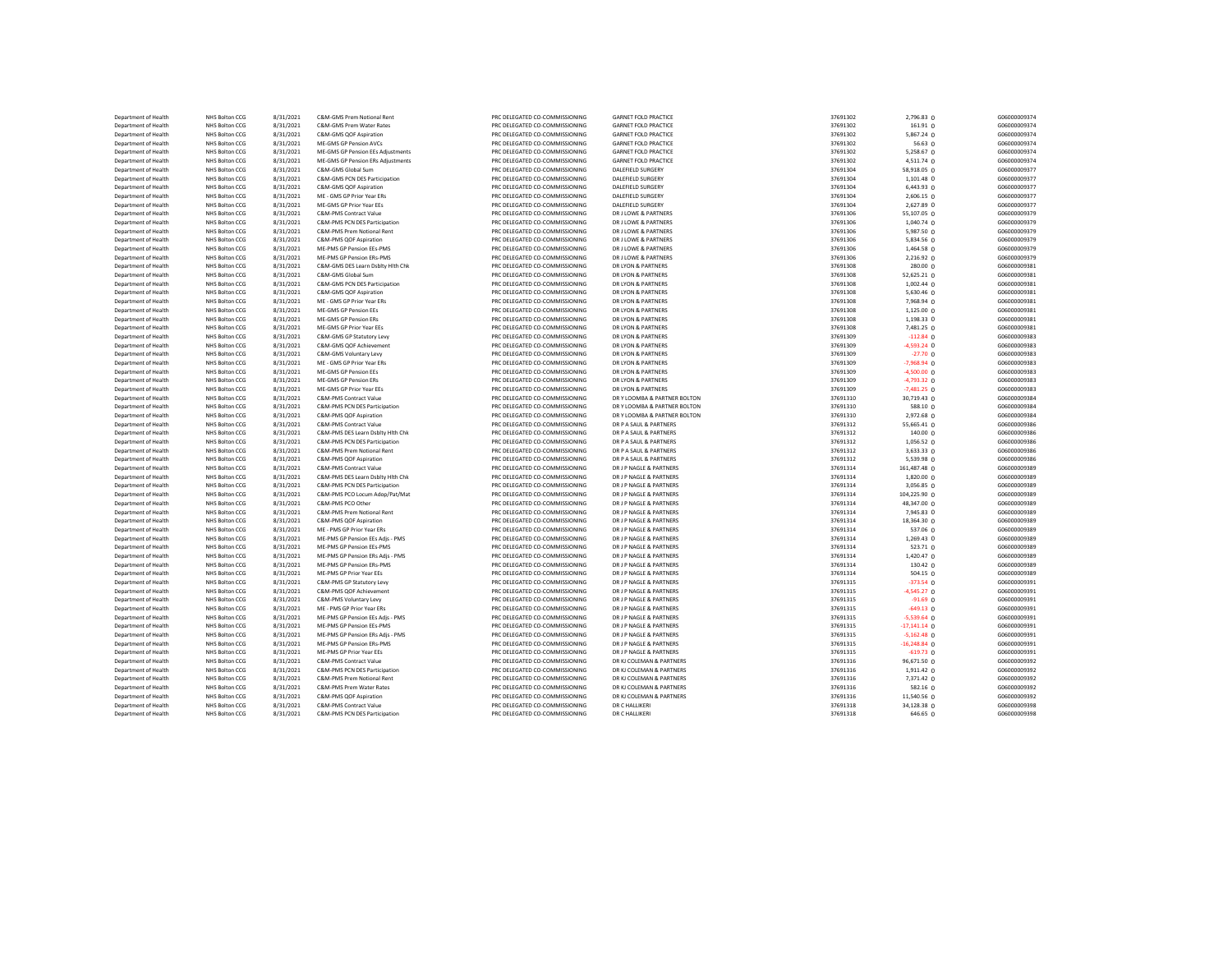| Department of Health | NHS Bolton CCG | 8/31/2021 | C&M-PMS QOF Aspiration             | PRC DELEGATED CO-COMMISSIONING | DR C HALLIKERI                            | 37691318 | 3,479.86 0          | G06000009398 |
|----------------------|----------------|-----------|------------------------------------|--------------------------------|-------------------------------------------|----------|---------------------|--------------|
| Department of Health | NHS Bolton CCG | 8/31/2021 | ME-PMS GP Pension EEs-PMS          | PRC DELEGATED CO-COMMISSIONING | DR C HALLIKERI                            | 37691318 | 656.25 0            | G06000009398 |
| Department of Health | NHS Bolton CCG | 8/31/2021 | ME-PMS GP Pension ERs-PMS          | PRC DELEGATED CO-COMMISSIONING | DR C HALLIKERI                            | 37691318 | 754.95 0            | G06000009398 |
| Department of Health | NHS Bolton CCG | 8/31/2021 | C&M-GMS DES Learn Dsblty Hith Chk  | PRC DELEGATED CO-COMMISSIONING | DR J A L KIRBY & PARTNERS                 | 37691320 | 140.00 0            | G06000009400 |
| Department of Health | NHS Bolton CCG | 8/31/2021 | C&M-GMS Global Sum                 | PRC DELEGATED CO-COMMISSIONING | DR J A L KIRBY & PARTNERS                 | 37691320 | 55,082.78 0         | G06000009400 |
| Department of Health | NHS Bolton CCG | 8/31/2021 | C&M-GMS PCN DES Participation      | PRC DELEGATED CO-COMMISSIONING | DR J A L KIRBY & PARTNERS                 | 37691320 | 1,058.07 0          | G06000009400 |
| Department of Health | NHS Bolton CCG | 8/31/2021 | C&M-GMS PCO Locum Adop/Pat/Mat     | PRC DELEGATED CO-COMMISSIONING | DR J A L KIRBY & PARTNERS                 | 37691320 | 2,350.00 0          | G06000009400 |
| Department of Health | NHS Bolton CCG | 8/31/2021 | C&M-GMS PCO Locum Sickness         | PRC DELEGATED CO-COMMISSIONING | DR J A L KIRBY & PARTNERS                 | 37691320 | 2,700.00 0          | G06000009400 |
| Department of Health | NHS Bolton CCG | 8/31/2021 | C&M-GMS QOF Aspiration             | PRC DELEGATED CO-COMMISSIONING | DR J A L KIRBY & PARTNERS                 | 37691320 | 5,800.98 0          | G06000009400 |
| Department of Health | NHS Bolton CCG | 8/31/2021 | C&M-GMS Global Sum                 | PRC DELEGATED CO-COMMISSIONING | DR C HENDY & PARTNER                      | 37691322 | 38,400.62 0         | G06000009403 |
| Department of Health | NHS Bolton CCG | 8/31/2021 | C&M-GMS PCN DES Participation      | PRC DELEGATED CO-COMMISSIONING | DR C HENDY & PARTNER                      | 37691322 | 722.61 0            | G06000009403 |
| Department of Health | NHS Bolton CCG | 8/31/2021 | C&M-GMS Prem Notional Rent         | PRC DELEGATED CO-COMMISSIONING | DR C HENDY & PARTNER                      | 37691322 | 3,142.50 0          | G06000009403 |
| Department of Health | NHS Bolton CCG | 8/31/2021 | C&M-GMS QOF Aspiration             | PRC DELEGATED CO-COMMISSIONING | DR C HENDY & PARTNER                      | 37691322 | 3,792.06 0          | G06000009403 |
| Department of Health | NHS Bolton CCG | 8/31/2021 | C&M-PMS Contract Value             | PRC DELEGATED CO-COMMISSIONING | DR M S FLETCHER & PARTNERS                | 37691324 | 70,436.11 0         | G06000009406 |
| Department of Health | NHS Bolton CCG | 8/31/2021 | C&M-PMS DES Learn Dsblty Hith Chk  | PRC DELEGATED CO-COMMISSIONING | DR M S FLETCHER & PARTNERS                | 37691324 | 420.00 0            | G06000009406 |
| Department of Health | NHS Bolton CCG | 8/31/2021 | C&M-PMS PCN DES Participation      | PRC DELEGATED CO-COMMISSIONING | DR M S FLETCHER & PARTNERS                | 37691324 | 1,363.06 0          | G06000009406 |
| Department of Health | NHS Bolton CCG | 8/31/2021 | C&M-PMS Prem Notional Rent         | PRC DELEGATED CO-COMMISSIONING | DR M S FLETCHER & PARTNERS                | 37691324 | 2,700.00 0          | G06000009406 |
| Department of Health | NHS Bolton CCG | 8/31/2021 | C&M-PMS QOF Aspiration             | PRC DELEGATED CO-COMMISSIONING | DR M S FLETCHER & PARTNERS                | 37691324 | 8,226.00 0          | G06000009406 |
| Department of Health | NHS Bolton CCG | 8/31/2021 | ME - PMS GP Prior Year ERs         | PRC DELEGATED CO-COMMISSIONING | DR M S FLETCHER & PARTNERS                | 37691324 | 3,882.60 0          | G06000009406 |
| Department of Health | NHS Bolton CCG | 8/31/2021 | ME-PMS GP Prior Year AVCs          | PRC DELEGATED CO-COMMISSIONING | DR M S FLETCHER & PARTNERS                | 37691324 | $3,981.10$ 0        | G06000009406 |
| Department of Health | NHS Bolton CCG | 8/31/2021 | C&M-PMS Contract Value             | PRC DELEGATED CO-COMMISSIONING | DR S R GREEN & PARTNER                    | 37691326 | 38,346.22 0         | G06000009409 |
| Department of Health | NHS Bolton CCG | 8/31/2021 | C&M-PMS PCN DES Participation      | PRC DELEGATED CO-COMMISSIONING | DR S R GREEN & PARTNER                    | 37691326 | 735.99 0            | G06000009409 |
| Department of Health | NHS Bolton CCG | 8/31/2021 | C&M-PMS QOF Aspiration             | PRC DELEGATED CO-COMMISSIONING | DR S R GREEN & PARTNER                    | 37691326 | $3,553.41$ 0        | G06000009409 |
| Department of Health | NHS Bolton CCG | 8/31/2021 | C&M-GMS DES Learn Dsblty Hlth Chk  | PRC DELEGATED CO-COMMISSIONING | DR G MCLARDY & PARTNERS                   | 37691328 | 140.00 0            | G06000009412 |
| Department of Health | NHS Bolton CCG | 8/31/2021 | C&M-GMS Global Sum                 | PRC DELEGATED CO-COMMISSIONING | DR G MCLARDY & PARTNERS                   | 37691328 | 29,774.30 0         | G06000009412 |
| Department of Health | NHS Bolton CCG | 8/31/2021 | C&M-GMS PCN DES Participation      | PRC DELEGATED CO-COMMISSIONING | DR G MCLARDY & PARTNERS                   | 37691328 | 572.18 0            | G06000009412 |
| Department of Health | NHS Bolton CCG | 8/31/2021 | C&M-GMS Prem Notional Rent         | PRC DELEGATED CO-COMMISSIONING | DR G MCLARDY & PARTNERS                   | 37691328 | 3,159.65 0          | G06000009412 |
| Department of Health | NHS Bolton CCG | 8/31/2021 | C&M-GMS QOF Aspiration             | PRC DELEGATED CO-COMMISSIONING | DR G MCLARDY & PARTNERS                   | 37691328 | 3,599.28 0          | G06000009412 |
| Department of Health | NHS Bolton CCG | 8/31/2021 | C&M-GMS Global Sum                 | PRC DELEGATED CO-COMMISSIONING | DR A KUMAR                                | 37691330 | 27,539.60 0         | G06000009415 |
| Department of Health | NHS Bolton CCG | 8/31/2021 | C&M-GMS PCN DES Participation      | PRC DELEGATED CO-COMMISSIONING | DR A KUMAR                                | 37691330 | 533.87 0            | G06000009415 |
| Department of Health | NHS Bolton CCG | 8/31/2021 | C&M-GMS Prem Notional Rent         | PRC DELEGATED CO-COMMISSIONING | DR A KUMAR                                | 37691330 | 4,335.17 0          | G06000009415 |
| Department of Health | NHS Bolton CCG | 8/31/2021 | C&M-GMS QOF Aspiration             | PRC DELEGATED CO-COMMISSIONING | DR A KUMAR                                | 37691330 | 2,869.04 0          | G06000009415 |
| Department of Health | NHS Bolton CCG | 8/31/2021 | C&M-GMS Global Sum                 | PRC DELEGATED CO-COMMISSIONING | DR P K JAIN & PARTNER                     | 37691334 | 22,829.65 0         | G06000009426 |
| Department of Health | NHS Bolton CCG | 8/31/2021 | C&M-GMS PCN DES Participation      | PRC DELEGATED CO-COMMISSIONING | DR P K JAIN & PARTNER                     | 37691334 | 454.48 0            | G06000009426 |
| Department of Health | NHS Bolton CCG | 8/31/2021 | C&M-GMS QOF Aspiration             | PRC DELEGATED CO-COMMISSIONING | DR P K JAIN & PARTNER                     | 37691334 | 2,857.70 0          | G06000009426 |
| Department of Health | NHS Bolton CCG | 8/31/2021 | C&M-GMS DES Learn Dsblty Hlth Chk  | PRC DELEGATED CO-COMMISSIONING | FIG TREE MEDICAL PRACTICE                 | 37691336 | 280.00 0            | G06000009428 |
| Department of Health | NHS Bolton CCG | 8/31/2021 | C&M-GMS Global Sum                 | PRC DELEGATED CO-COMMISSIONING | FIG TREE MEDICAL PRACTICE                 | 37691336 | 39,786.90 0         | G06000009428 |
| Department of Health | NHS Bolton CCG | 8/31/2021 | C&M-GMS PCN DES Participation      | PRC DELEGATED CO-COMMISSIONING | FIG TREE MEDICAL PRACTICE                 | 37691336 | 756.62 0            | G06000009428 |
| Department of Health | NHS Bolton CCG | 8/31/2021 | C&M-GMS QOF Aspiration             | PRC DELEGATED CO-COMMISSIONING | FIG TREE MEDICAL PRACTICE                 | 37691336 | 4,033.26 0          | G06000009428 |
| Department of Health | NHS Bolton CCG | 8/31/2021 | C&M-GMS Global Sum                 | PRC DELEGATED CO-COMMISSIONING | <b>CROMPTON VIEW SURGERY</b>              | 37691338 | 42,538.97 0         | G06000009431 |
| Department of Health | NHS Bolton CCG | 8/31/2021 | C&M-GMS PCN DES Participation      | PRC DELEGATED CO-COMMISSIONING | <b>CROMPTON VIEW SURGERY</b>              | 37691338 | 807.13 0            | G06000009431 |
| Department of Health | NHS Bolton CCG | 8/31/2021 | C&M-GMS Prem Other                 | PRC DELEGATED CO-COMMISSIONING | <b>CROMPTON VIEW SURGERY</b>              | 37691338 | 819.00 <sub>0</sub> | G06000009431 |
| Department of Health | NHS Bolton CCG | 8/31/2021 | C&M-GMS QOF Aspiration             | PRC DELEGATED CO-COMMISSIONING | <b>CROMPTON VIEW SURGERY</b>              | 37691338 | 4,907.64 0          | G06000009431 |
| Department of Health | NHS Bolton CCG | 8/31/2021 | C&M-APMS DES Learn Dsblty Hith Chk | PRC DELEGATED CO-COMMISSIONING | SSP HEALTH MEDICAL SERVICES LTD (P82609)  | 37691340 | $280.00 \text{ o}$  | G06000009434 |
| Department of Health | NHS Bolton CCG | 8/31/2021 | C&M-APMS PCN DES Participation     | PRC DELEGATED CO-COMMISSIONING | SSP HEALTH MEDICAL SERVICES LTD (P82609)  | 37691340 | $876.03 \text{ o}$  | G06000009434 |
| Department of Health | NHS Bolton CCG | 8/31/2021 | C&M-APMS QOF Aspiration            | PRC DELEGATED CO-COMMISSIONING | SSP HEALTH MEDICAL SERVICES LTD (P82609)  | 37691340 | 3,824.74 0          | G06000009434 |
| Department of Health | NHS Bolton CCG | 8/31/2021 | C&M-PMS Contract Value             | PRC DELEGATED CO-COMMISSIONING | SSP HEALTH MEDICAL SERVICES LTD (P82609)  | 37691340 | 44,638.51 0         | G06000009434 |
| Department of Health | NHS Bolton CCG | 8/31/2021 | C&M-GMS Global Sum                 | PRC DELEGATED CO-COMMISSIONING | SPRING VIEW MEDICAL CENTRE                | 37691342 | 41,669.63 0         | G06000009437 |
| Department of Health | NHS Bolton CCG | 8/31/2021 | C&M-GMS PCN DES Participation      | PRC DELEGATED CO-COMMISSIONING | SPRING VIEW MEDICAL CENTRE                | 37691342 | 788.89 0            | G06000009437 |
| Department of Health | NHS Bolton CCG | 8/31/2021 | C&M-GMS Prem Notional Rent         | PRC DELEGATED CO-COMMISSIONING | SPRING VIEW MEDICAL CENTRE                | 37691342 | 3,366.67 0          | G06000009437 |
| Department of Health | NHS Bolton CCG | 8/31/2021 | C&M-GMS Prem Rates                 | PRC DELEGATED CO-COMMISSIONING | SPRING VIEW MEDICAL CENTRE                | 37691342 | 6,112.75 0          | G06000009437 |
| Department of Health | NHS Bolton CCG | 8/31/2021 | C&M-GMS QOF Aspiration             | PRC DELEGATED CO-COMMISSIONING | SPRING VIEW MEDICAL CENTRE                | 37691342 | 4,246.62 0          | G06000009437 |
| Department of Health | NHS Bolton CCG | 8/31/2021 | C&M-GMS DES Learn Dsblty Hlth Chk  | PRC DELEGATED CO-COMMISSIONING | DR VINEET KUMAR KALHAN AND DR VIBHA GUPTA | 37691344 | 280.00 0            | G06000009440 |
| Department of Health | NHS Bolton CCG | 8/31/2021 | C&M-GMS Global Sum                 | PRC DELEGATED CO-COMMISSIONING | DR VINEET KUMAR KALHAN AND DR VIBHA GUPTA | 37691344 | 27,461.02 0         | G06000009440 |
| Department of Health | NHS Bolton CCG | 8/31/2021 | C&M-GMS PCN DES Participation      | PRC DELEGATED CO-COMMISSIONING | DR VINEET KUMAR KALHAN AND DR VIBHA GUPTA | 37691344 | $512.50$ 0          | G06000009440 |
| Department of Health | NHS Bolton CCG | 8/31/2021 | C&M-GMS Prem Notional Rent         | PRC DELEGATED CO-COMMISSIONING | DR VINEET KUMAR KALHAN AND DR VIBHA GUPTA | 37691344 | 1,445.83 0          | G06000009440 |
| Department of Health | NHS Bolton CCG | 8/31/2021 | C&M-GMS Prem Water Rates           | PRC DELEGATED CO-COMMISSIONING | DR VINEET KUMAR KALHAN AND DR VIBHA GUPTA | 37691344 | 127.04 0            | G06000009440 |
| Department of Health | NHS Bolton CCG | 8/31/2021 | C&M-GMS QOF Aspiration             | PRC DELEGATED CO-COMMISSIONING | DR VINEET KUMAR KALHAN AND DR VIBHA GUPTA | 37691344 | 2,454.98 0          | G06000009440 |
| Department of Health | NHS Bolton CCG | 8/31/2021 | C&M-PMS Contract Value             | PRC DELEGATED CO-COMMISSIONING | DR S S H NASEER                           | 37691346 | 23,604.01 0         | G06000009443 |
| Department of Health | NHS Bolton CCG | 8/31/2021 | C&M-PMS PCN DES Participation      | PRC DELEGATED CO-COMMISSIONING | DR S S H NASEER                           | 37691346 | 457.25 0            | G06000009443 |
| Department of Health | NHS Bolton CCG | 8/31/2021 | C&M-PMS Prem Notional Rent         | PRC DELEGATED CO-COMMISSIONING | DR S S H NASEEF                           | 37691346 | 2,504.17 0          | G06000009443 |
| Department of Health | NHS Bolton CCG | 8/31/2021 | C&M-PMS QOF Aspiration             | PRC DELEGATED CO-COMMISSIONING | DR S S H NASEEF                           | 37691346 | 2,422.96 0          | G06000009443 |
| Department of Health | NHS Bolton CCG | 8/31/2021 | C&M-GMS Global Sum                 | PRC DELEGATED CO-COMMISSIONING | DR R A HUNT & PARTNER                     | 37691350 | 39,429.84 0         | G06000009449 |
| Department of Health | NHS Bolton CCG | 8/31/2021 | C&M-GMS PCN DES Participation      | PRC DELEGATED CO-COMMISSIONING | DR R A HUNT & PARTNER                     | 37691350 | 741.98 0            | G06000009449 |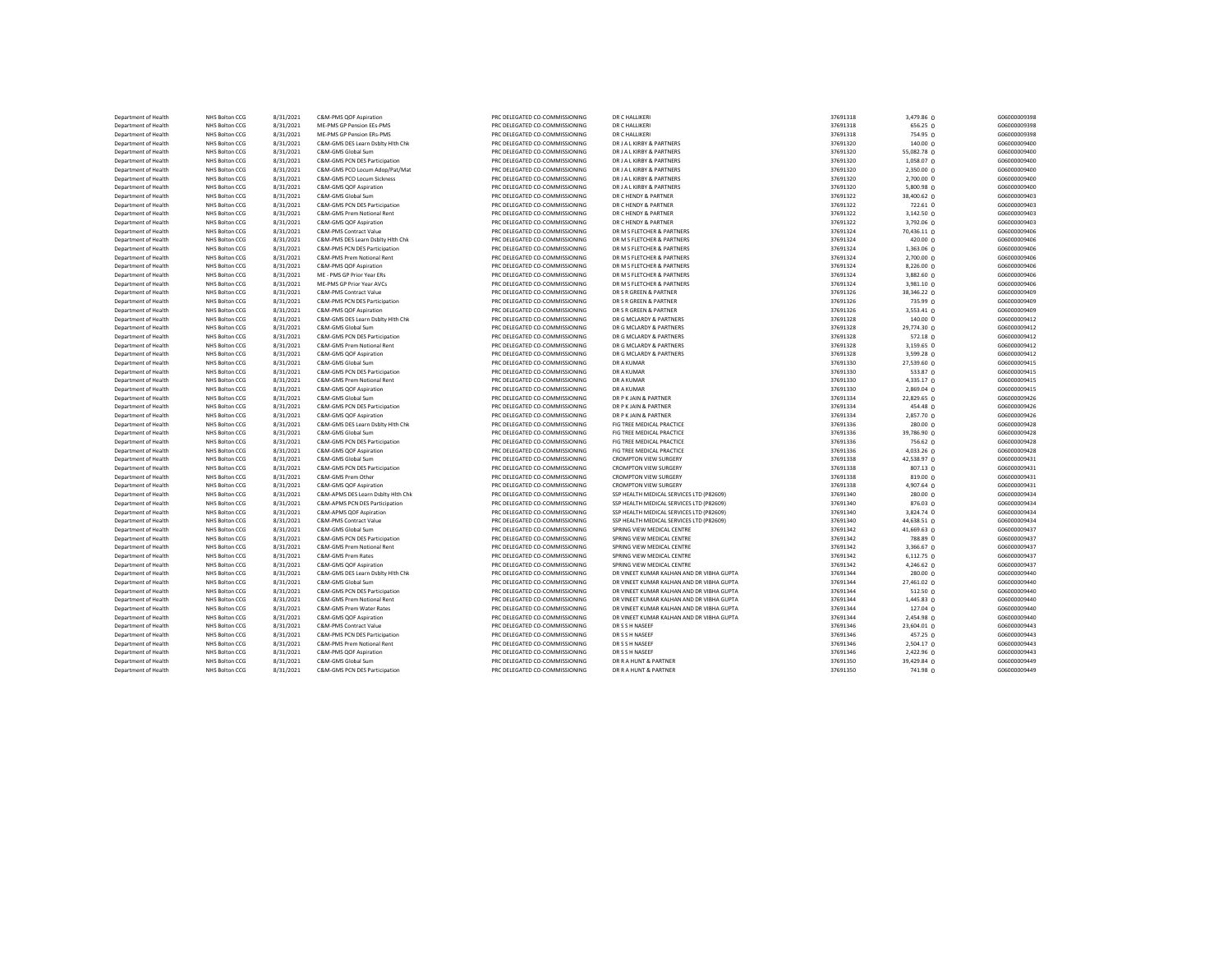| Department of Health | NHS Bolton CCG | 8/31/2021 | C&M-GMS Prem Notional Rent         | PRC DELEGATED CO-COMMISSIONING | DR R A HUNT & PARTNER          | 37691350 | 5,799.63 0      | G06000009449 |
|----------------------|----------------|-----------|------------------------------------|--------------------------------|--------------------------------|----------|-----------------|--------------|
| Department of Health | NHS Bolton CCG | 8/31/2021 | C&M-GMS Prem Water Rates           | PRC DELEGATED CO-COMMISSIONING | DR R A HUNT & PARTNER          | 37691350 | 3,117.35 0      | G06000009449 |
| Department of Health | NHS Bolton CCG | 8/31/2021 | C&M-GMS QOF Aspiration             | PRC DELEGATED CO-COMMISSIONING | DR R A HUNT & PARTNER          | 37691350 | 3,783.88 0      | G06000009449 |
| Department of Health | NHS Bolton CCG | 8/31/2021 | C&M-PMS Contract Value             | PRC DELEGATED CO-COMMISSIONING | DR R J WALKER & PARTNER        | 37691352 | 28,035.18 0     | G06000009452 |
| Department of Health | NHS Bolton CCG | 8/31/2021 | C&M-PMS DES Learn Dsblty Hith Chk  | PRC DELEGATED CO-COMMISSIONING | DR R J WALKER & PARTNER        | 37691352 | 140.00 0        | G06000009452 |
| Department of Health | NHS Bolton CCG | 8/31/2021 | C&M-PMS PCN DES Participation      | PRC DELEGATED CO-COMMISSIONING | DR R J WALKER & PARTNER        | 37691352 | 534.11 0        | G06000009452 |
| Department of Health | NHS Bolton CCG | 8/31/2021 | C&M-PMS Prem Actual Rent           | PRC DELEGATED CO-COMMISSIONING | DR R J WALKER & PARTNER        | 37691352 | 1,816.67 0      | G06000009452 |
| Department of Health | NHS Bolton CCG | 8/31/2021 | C&M-PMS Prem Other                 | PRC DELEGATED CO-COMMISSIONING | DR R J WALKER & PARTNER        | 37691352 | 136.25 0        | G06000009452 |
| Department of Health | NHS Bolton CCG | 8/31/2021 | C&M-PMS QOF Aspiration             | PRC DELEGATED CO-COMMISSIONING | DR R J WALKER & PARTNER        | 37691352 | 2,874.89 0      | G06000009452 |
| Department of Health | NHS Bolton CCG | 8/31/2021 | ME - PMS GP Prior Year ERs         | PRC DELEGATED CO-COMMISSIONING | DR R J WALKER & PARTNER        | 37691352 | 12,227.34 0     | G06000009452 |
| Department of Health | NHS Bolton CCG | 8/31/2021 | ME-PMS GP Prior Year EEs           | PRC DELEGATED CO-COMMISSIONING | DR R J WALKER & PARTNER        | 37691352 | 11,368.42 0     | G06000009452 |
| Department of Health | NHS Bolton CCG | 8/31/2021 | C&M-PMS Contract Value             | PRC DELEGATED CO-COMMISSIONING | DR R A M FALOUJI & PARTNER     | 37691358 | 29,969.88 0     | G06000009464 |
| Department of Health | NHS Bolton CCG | 8/31/2021 | C&M-PMS PCN DES Participation      | PRC DELEGATED CO-COMMISSIONING | DR R A M FALOUJI & PARTNER     | 37691358 | 561.45 0        | G06000009464 |
| Department of Health | NHS Bolton CCG | 8/31/2021 | C&M-PMS Prem Healthcentre Rent     | PRC DELEGATED CO-COMMISSIONING | DR R A M FALOUJI & PARTNER     | 37691358 | 12,939.20 0     | G06000009464 |
| Department of Health | NHS Bolton CCG | 8/31/2021 | C&M-PMS QOF Aspiration             | PRC DELEGATED CO-COMMISSIONING | DR R A M FALOUJI & PARTNER     | 37691358 | 2,534.95 0      | G06000009464 |
| Department of Health | NHS Bolton CCG | 8/31/2021 | C&M-PMS Contract Value             | PRC DELEGATED CO-COMMISSIONING | DRS LIVERSEDGE MCCURDIE & WONG | 37691360 | 47,678.21 0     | G06000009466 |
| Department of Health | NHS Bolton CCG | 8/31/2021 | C&M-PMS PCN DES Participation      | PRC DELEGATED CO-COMMISSIONING | DRS LIVERSEDGE MCCURDIE & WONG | 37691360 | 900.79 0        | G06000009466 |
| Department of Health | NHS Bolton CCG | 8/31/2021 | C&M-PMS QOF Aspiration             | PRC DELEGATED CO-COMMISSIONING | DRS LIVERSEDGE MCCURDIE & WONG | 37691360 | 4,591.14 0      | G06000009466 |
| Department of Health | NHS Bolton CCG | 8/31/2021 | C&M-GMS Global Sum                 | PRC DELEGATED CO-COMMISSIONING | DR C R BARUA                   | 37691362 | 31,401.77 0     | G06000009468 |
| Department of Health | NHS Bolton CCG | 8/31/2021 | C&M-GMS PCN DES Participation      | PRC DELEGATED CO-COMMISSIONING | DR C R BARUA                   | 37691362 | 595.48 0        | G06000009468 |
| Department of Health | NHS Bolton CCG | 8/31/2021 | C&M-GMS Prem Healthcentre Rent     | PRC DELEGATED CO-COMMISSIONING | DR C R BARUA                   | 37691362 | 13,583.75 0     | G06000009468 |
| Department of Health | NHS Bolton CCG | 8/31/2021 | C&M-GMS QOF Aspiration             | PRC DELEGATED CO-COMMISSIONING | DR C R BARUA                   | 37691362 | $3,006.26$ 0    | G06000009468 |
| Department of Health | NHS Bolton CCG | 8/31/2021 | C&M-APMS PCN DES Participation     | PRC DELEGATED CO-COMMISSIONING | DR M SELVARAJAN                | 37691364 | 445.74 0        | G06000009471 |
| Department of Health | NHS Bolton CCG | 8/31/2021 | C&M-APMS Prem Notional Rent        | PRC DELEGATED CO-COMMISSIONING | DR M SELVARAJAN                | 37691364 | 3,051.67 0      | G06000009471 |
| Department of Health | NHS Bolton CCG | 8/31/2021 | C&M-APMS QOF Aspiration            | PRC DELEGATED CO-COMMISSIONING | DR M SELVARAJAN                | 37691364 | 2,586.13 0      | G06000009471 |
| Department of Health | NHS Bolton CCG | 8/31/2021 | C&M-PMS Contract Value             | PRC DELEGATED CO-COMMISSIONING | DR M SELVARAJAN                | 37691364 | 23,860.21 0     | G06000009471 |
| Department of Health | NHS Bolton CCG | 8/31/2021 | C&M-APMS PCN DES Participation     | PRC DELEGATED CO-COMMISSIONING | SSP HEALTH BOLTON MC           | 37691366 | 889.85 0        | G06000010496 |
| Department of Health | NHS Bolton CCG | 8/31/2021 | C&M-APMS Prem Notional Rent        | PRC DELEGATED CO-COMMISSIONING | SSP HEALTH BOLTON MC           | 37691366 | 5,962.50 0      | G06000010496 |
| Department of Health | NHS Bolton CCG | 8/31/2021 | C&M-APMS Prem Rates                | PRC DELEGATED CO-COMMISSIONING | SSP HEALTH BOLTON MC           | 37691366 | 18,479.31 0     | G06000010496 |
| Department of Health | NHS Bolton CCG | 8/31/2021 | C&M-APMS QOF Aspiration            | PRC DELEGATED CO-COMMISSIONING | SSP HEALTH BOLTON MC           | 37691366 | 3,743.91 0      | G06000010496 |
| Department of Health | NHS Bolton CCG | 8/31/2021 | C&M-PMS Contract Value             | PRC DELEGATED CO-COMMISSIONING | SSP HEALTH BOLTON MC           | 37691366 | 45,538.90 0     | G06000010496 |
| Department of Health | NHS Bolton CCG | 8/31/2021 | C&M- PCN DES CARE HOME PREMIUM     | PRC DELEGATED CO-COMMISSIONING | BOLTON COMMUNITY PRACTICE      | 37691368 | 2,050.00 0      | G06000010529 |
| Department of Health | NHS Bolton CCG | 8/31/2021 | C&M-APMS DES Extended Hours Access | PRC DELEGATED CO-COMMISSIONING | BOLTON COMMUNITY PRACTICE      | 37691368 | 4,433.64 0      | G06000010529 |
| Department of Health | NHS Bolton CCG | 8/31/2021 | C&M-APMS PCN DES Clinical Director | PRC DELEGATED CO-COMMISSIONING | BOLTON COMMUNITY PRACTICE      | 37691368 | 2,266.08 0      | G06000010529 |
| Department of Health | NHS Bolton CCG | 8/31/2021 | C&M-APMS PCN DES PCN support       | PRC DELEGATED CO-COMMISSIONING | BOLTON COMMUNITY PRACTICE      | 37691368 | 4,618.38 0      | G06000010529 |
| Department of Health | NHS Bolton CCG | 8/31/2021 | C&M-APMS PCN DES Participation     | PRC DELEGATED CO-COMMISSIONING | BOLTON COMMUNITY PRACTICE      | 37691368 | 2,026.79 0      | G06000010529 |
| Department of Health | NHS Bolton CCG | 8/31/2021 | C&M-APMS Prem Rates                | PRC DELEGATED CO-COMMISSIONING | BOLTON COMMUNITY PRACTICE      | 37691368 | 11,037.06 0     | G06000010529 |
| Department of Health | NHS Bolton CCG | 8/31/2021 | C&M-APMS Prem Water Rates          | PRC DELEGATED CO-COMMISSIONING | BOLTON COMMUNITY PRACTICE      | 37691368 | 549.00 0        | G06000010529 |
| Department of Health | NHS Bolton CCG | 8/31/2021 | C&M-APMS QOF Aspiration            | PRC DELEGATED CO-COMMISSIONING | BOLTON COMMUNITY PRACTICE      | 37691368 | 10,930.08 0     | G06000010529 |
| Department of Health | NHS Bolton CCG | 8/31/2021 | C&M-PMS Contract Value             | PRC DELEGATED CO-COMMISSIONING | BOLTON COMMUNITY PRACTICE      | 37691368 | 108,525.79 0    | G06000010529 |
| Department of Health | NHS Bolton CCG | 8/31/2021 | C&M-APMS PCN DES Participation     | PRC DELEGATED CO-COMMISSIONING | OLIVE FAMILY PRACTICE          | 37691370 | 666.43 0        | G06000010532 |
| Department of Health | NHS Bolton CCG | 8/31/2021 | C&M-APMS QOF Aspiration            | PRC DELEGATED CO-COMMISSIONING | OLIVE FAMILY PRACTICE          | 37691370 | $2,709.54$ 0    | G06000010532 |
| Department of Health | NHS Bolton CCG | 8/31/2021 | C&M-PMS Contract Value             | PRC DELEGATED CO-COMMISSIONING | OLIVE FAMILY PRACTICE          | 37691370 | 36,359.36 0     | G06000010532 |
| Department of Health | NHS Bolton CCG | 8/31/2021 | C&M-GMS Global Sum                 | PRC DELEGATED CO-COMMISSIONING | DR COUNSELL & PARTNERS         | 37691461 | 62,257.69 0     | G06000009354 |
| Department of Health | NHS Bolton CCG | 8/31/2021 | C&M-GMS PCN DES Participation      | PRC DELEGATED CO-COMMISSIONING | DR COUNSELL & PARTNERS         | 37691461 | 1,196.40 0      | G06000009354 |
| Department of Health | NHS Bolton CCG | 8/31/2021 | C&M-GMS Prem Healthcentre Rent     | PRC DELEGATED CO-COMMISSIONING | DR COUNSELL & PARTNERS         | 37691461 | 32,234.22 0     | G06000009354 |
| Department of Health | NHS Bolton CCG | 8/31/2021 | C&M-GMS QOF Aspiration             | PRC DELEGATED CO-COMMISSIONING | DR COUNSELL & PARTNERS         | 37691461 | 6,206.66 0      | G06000009354 |
| Department of Health | NHS Bolton CCG | 8/31/2021 | C&M-PMS Contract Value             | PRC DELEGATED CO-COMMISSIONING | DR TABOR & PARTNERS            | 37691466 | 120,204.18 0    | G06000009356 |
| Department of Health | NHS Bolton CCG | 8/31/2021 | C&M-PMS PCN DES Participation      | PRC DELEGATED CO-COMMISSIONING | DR TABOR & PARTNERS            | 37691466 | 2,294.31 0      | G06000009356 |
| Department of Health | NHS Bolton CCG | 8/31/2021 | C&M-PMS Prem Notional Rent         | PRC DELEGATED CO-COMMISSIONING | DR TABOR & PARTNERS            | 37691466 | 4,747.92 0      | G06000009356 |
| Department of Health | NHS Bolton CCG | 8/31/2021 | C&M-PMS Prem Water Rates           | PRC DELEGATED CO-COMMISSIONING | <b>DR TABOR &amp; PARTNERS</b> | 37691466 | 362.19 0        | G06000009356 |
| Department of Health | NHS Bolton CCG | 8/31/2021 | C&M-PMS QOF Aspiration             | PRC DELEGATED CO-COMMISSIONING | DR TABOR & PARTNERS            | 37691466 | 12,488.51 0     | G06000009356 |
| Department of Health | NHS Bolton CCG | 8/31/2021 | C&M-GMS Global Sum                 | PRC DELEGATED CO-COMMISSIONING | STABLE FOLD SURGERY            | 37691470 | 53,930.47 0     | G06000009362 |
| Department of Health | NHS Bolton CCG | 8/31/2021 | C&M-GMS PCN DES Participation      | PRC DELEGATED CO-COMMISSIONING | STABLE FOLD SURGERY            | 37691470 | 1,048.85 0      | G06000009362 |
| Department of Health | NHS Bolton CCG | 8/31/2021 | C&M-GMS Prem Clinical Waste        | PRC DELEGATED CO-COMMISSIONING | STABLE FOLD SURGERY            | 37691470 | 252.00 0        | G06000009362 |
| Department of Health | NHS Bolton CCG | 8/31/2021 | C&M-GMS Prem Notional Rent         | PRC DELEGATED CO-COMMISSIONING | STABLE FOLD SURGERY            | 37691470 | 3,404.17 0      | G06000009362 |
| Department of Health | NHS Bolton CCG | 8/31/2021 | C&M-GMS QOF Aspiration             | PRC DELEGATED CO-COMMISSIONING | STABLE FOLD SURGERY            | 37691470 | 5,376.88 0      | G06000009362 |
| Department of Health | NHS Bolton CCG | 8/31/2021 | C&M-GMS Global Sum                 | PRC DELEGATED CO-COMMISSIONING | DR MALHOTRA & PARTNERS         | 37691474 | 63,847.48 0     | G06000009365 |
| Department of Health | NHS Bolton CCG | 8/31/2021 | C&M-GMS PCN DES Participation      | PRC DELEGATED CO-COMMISSIONING | DR MALHOTRA & PARTNERS         | 37691474 | 1,210.00 0      | G06000009365 |
| Department of Health | NHS Bolton CCG | 8/31/2021 | C&M-GMS Prem Actual Rent           | PRC DELEGATED CO-COMMISSIONING | DR MALHOTRA & PARTNERS         | 37691474 | 3,700.00 0      | G06000009365 |
| Department of Health | NHS Bolton CCG | 8/31/2021 | C&M-GMS Prem Notional Rent         | PRC DELEGATED CO-COMMISSIONING | DR MALHOTRA & PARTNERS         | 37691474 | 575.00 0        | G06000009365 |
| Department of Health | NHS Bolton CCG | 8/31/2021 | C&M-GMS QOF Aspiration             | PRC DELEGATED CO-COMMISSIONING | DR MALHOTRA & PARTNERS         | 37691474 | 7,087.47 0      | G06000009365 |
| Department of Health | NHS Bolton CCG | 8/31/2021 | C&M-PMS Contract Value             | PRC DELEGATED CO-COMMISSIONING | ALASTAIR ROSS MEDICAL PRACTICE | 37691478 | 51,268.88 0     | G06000009395 |
| Department of Health | NHS Bolton CCG | 8/31/2021 | C&M-PMS DES Learn Dsblty Hith Chk  | PRC DELEGATED CO-COMMISSIONING | ALASTAIR ROSS MEDICAL PRACTICE | 37691478 | 280.00 0        | G06000009395 |
| Department of Health | NHS Bolton CCG | 8/31/2021 | C&M-PMS PCN DES Participation      | PRC DELEGATED CO-COMMISSIONING | ALASTAIR ROSS MEDICAL PRACTICE | 37691478 | $982.11 \Omega$ | G06000009395 |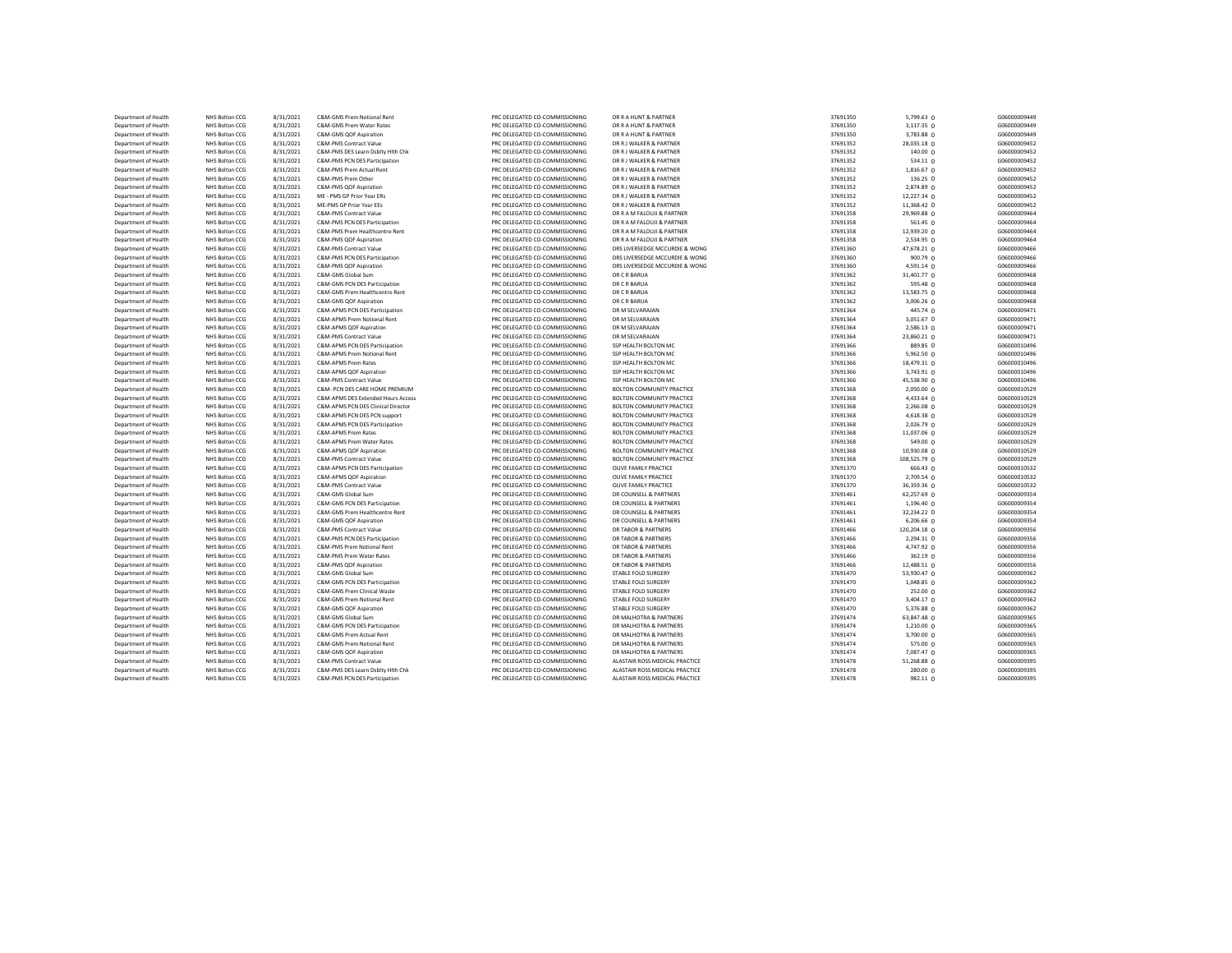| Department of Health                         | NHS Bolton CCG                   | 8/31/2021              | C&M-PMS Prem Healthcentre Rent                                                      | PRC DELEGATED CO-COMMISSIONING                                   | ALASTAIR ROSS MEDICAL PRACTICE                              | 37691478             | 59,771.70 0               | G06000009395                 |
|----------------------------------------------|----------------------------------|------------------------|-------------------------------------------------------------------------------------|------------------------------------------------------------------|-------------------------------------------------------------|----------------------|---------------------------|------------------------------|
| Department of Health                         | NHS Bolton CCG                   | 8/31/2021              | C&M-PMS QOF Aspiration                                                              | PRC DELEGATED CO-COMMISSIONING                                   | ALASTAIR ROSS MEDICAL PRACTICE                              | 37691478             | 5,616.69 0                | G06000009395                 |
| Department of Health                         | NHS Bolton CCG                   | 8/31/2021              | C&M-PMS Contract Value                                                              | PRC DELEGATED CO-COMMISSIONING                                   | HEATON MEDICAL CENTRE                                       | 37692556             | 84,320.76 0               | G06000009417                 |
| Department of Health                         | NHS Bolton CCG                   | 8/31/2021              | C&M-PMS DES Learn Dsblty Hith Chk                                                   | PRC DELEGATED CO-COMMISSIONING                                   | HEATON MEDICAL CENTRE                                       | 37692556             | 280.00 0                  | G06000009417                 |
| Department of Health                         | NHS Bolton CCG                   | 8/31/2021              | C&M-PMS PCN DES Participation                                                       | PRC DELEGATED CO-COMMISSIONING                                   | <b>HEATON MEDICAL CENTRE</b>                                | 37692556             | 1,611.76 0                | G06000009417                 |
| Department of Health                         | NHS Bolton CCG                   | 8/31/2021              | C&M-PMS Prem Notional Rent                                                          | PRC DELEGATED CO-COMMISSIONING                                   | HEATON MEDICAL CENTRE                                       | 37692556             | 7,108.33 0                | G06000009417                 |
| Department of Health                         | NHS Bolton CCG                   | 8/31/2021              | C&M-PMS QOF Aspiration                                                              | PRC DELEGATED CO-COMMISSIONING                                   | <b>HEATON MEDICAL CENTRE</b>                                | 37692556             | 9,451.10 0                | G06000009417                 |
| Department of Health                         | NHS Bolton CCG                   | 8/31/2021              | C&M- PCN DES CARE HOME PREMIUM<br>C&M-PMS Contract Value                            | PRC DELEGATED CO-COMMISSIONING                                   | DR J LEACH                                                  | 37692565             | 1,200.00 0                | G06000009423                 |
| Department of Health<br>Department of Health | NHS Bolton CCG<br>NHS Bolton CCG | 8/31/2021<br>8/31/2021 | C&M-PMS DES Extended Hours Access                                                   | PRC DELEGATED CO-COMMISSIONING<br>PRC DELEGATED CO-COMMISSIONING | DR J LEACH<br>DR J LEACH                                    | 37692565<br>37692565 | 25,489.81 0<br>5,309.28 0 | G06000009423<br>G06000009423 |
| Department of Health                         | NHS Bolton CCG                   | 8/31/2021              | C&M-PMS DES Learn Dsblty Hith Chk                                                   | PRC DELEGATED CO-COMMISSIONING                                   | DR J LEACH                                                  | 37692565             | 140.00 0                  | G06000009423                 |
| Department of Health                         | NHS Bolton CCG                   | 8/31/2021              | C&M-PMS PCN DES Clinical Director                                                   | PRC DELEGATED CO-COMMISSIONING                                   | DR J LEACH                                                  | 37692565             | 2,713.63 0                | G06000009423                 |
| Department of Health                         | NHS Bolton CCG                   | 8/31/2021              | C&M-PMS PCN DES PCN support                                                         | PRC DELEGATED CO-COMMISSIONING                                   | DR J LEACH                                                  | 37692565             | 5,530.50 0                | G06000009423                 |
| Department of Health                         | NHS Bolton CCG                   | 8/31/2021              | C&M-PMS PCN DES Participation                                                       | PRC DELEGATED CO-COMMISSIONING                                   | DR J LEACH                                                  | 37692565             | 474.68 0                  | G06000009423                 |
| Department of Health                         | NHS Bolton CCG                   | 8/31/2021              | C&M-PMS Prem Notional Rent                                                          | PRC DELEGATED CO-COMMISSIONING                                   | DR J LEACH                                                  | 37692565             | 1,661.25 0                | G06000009423                 |
| Department of Health                         | NHS Bolton CCG                   | 8/31/2021              | C&M-PMS QOF Aspiration                                                              | PRC DELEGATED CO-COMMISSIONING                                   | DR J LEACH                                                  | 37692565             | 2,629.38 0                | G06000009423                 |
| Department of Health                         | NHS Bolton CCG                   | 8/31/2021              | C&M-GMS Global Sum                                                                  | PRC DELEGATED CO-COMMISSIONING                                   | DR S KARIM & DR S JAMES-AUTHE                               | 37692568             | 31,888.16 0               | G06000009461                 |
| Department of Health                         | NHS Bolton CCG                   | 8/31/2021              | C&M-GMS PCN DES Participation                                                       | PRC DELEGATED CO-COMMISSIONING                                   | DR S KARIM & DR S JAMES-AUTHE                               | 37692568             | 606.80 0                  | G06000009461                 |
| Department of Health                         | NHS Bolton CCG                   | 8/31/2021              | C&M-GMS Prem Notional Rent                                                          | PRC DELEGATED CO-COMMISSIONING                                   | DR S KARIM & DR S JAMES-AUTHE                               | 37692568             | $2,609.67$ 0              | G06000009461                 |
| Department of Health                         | NHS Bolton CCG                   | 8/31/2021              | C&M-GMS QOF Aspiration                                                              | PRC DELEGATED CO-COMMISSIONING                                   | DR S KARIM & DR S JAMES-AUTHE                               | 37692568             | 3,362.69 0                | G06000009461                 |
| Department of Health                         | NHS Bolton CCG                   | 8/31/2021              | Apprenticeship Levy Payable                                                         | <b>BALANCE SHEET</b>                                             | <b>HMRC</b>                                                 | 37693913             | 1,078.00 654457614        | 475PW004363742204            |
| Department of Health                         | NHS Bolton CCG                   | 8/31/2021              | Income tax <1Yr                                                                     | <b>BALANCE SHEET</b>                                             | HMRC                                                        | 37693913             | 69,608.38 654457614       | 475PW004363742204            |
| Department of Health                         | NHS Bolton CCG                   | 8/31/2021              | Income tax <1Yr-Student Loans                                                       | <b>BALANCE SHEET</b>                                             | <b>HMRC</b>                                                 | 37693913             | 1,446.00 654457614        | 475PW004363742204            |
| Department of Health                         | NHS Bolton CCG                   | 8/31/2021              | National Insurance < 1 yr-NI- ERS                                                   | <b>BALANCE SHEET</b>                                             | <b>HMRC</b>                                                 | 37693913             | 49,285.42 654457614       | 475PW004363742204            |
| Department of Health                         | NHS Bolton CCG                   | 8/31/2021              | National Insurance < 1 vr-NI-EES                                                    | <b>BALANCE SHEET</b>                                             | <b>HMRC</b>                                                 | 37693913             | 35,485.29 654457614       | 475PW004363742204            |
| Department of Health                         | NHS Bolton CCG                   | 8/31/2021              | Statutory Mat Pay < 1 yr                                                            | <b>BALANCE SHEET</b>                                             | <b>HMRC</b>                                                 | 37693913             | -139.81 654457614         | 475PW004363742204            |
| Department of Health                         | NHS Bolton CCG                   | 8/31/2021              | Voids and Subsidies                                                                 | RECHARGES NHS PROPERTY SERVICES LTD                              | NHS PROPERTY SERVICES LTD                                   | 37715077             | -78,060.44 156725100      | H460164                      |
| Department of Health                         | NHS Bolton CCG                   | 8/31/2021              | CLINICAL AND MEDICAL GOODS & SERVICES - HOSPITAL DISCHARGE F CHC ADULT FULLY FUNDED |                                                                  | <b>BOLTON COUNCIL</b>                                       | 37715119             | 122,900.00 0              | 003023392017587              |
| Department of Health                         | NHS Bolton CCG                   | 8/31/2021              | Cont Care- Adult 100% Fully Funded                                                  | CHC ADULT FULLY FUNDED                                           | HC ONE LTD                                                  | 37715131             | 27,888.07 218770886       | IFOUJULY21                   |
| Department of Health                         | NHS Bolton CCG                   | 8/31/2021              | Cont Care- Adult 100% Fully Funded                                                  | CHC ADULT FULLY FUNDED                                           | ADVINIA HEALTH CARE LTD                                     | 37715136             | 65,355.86 0               | MLV000015                    |
| Department of Health                         | NHS Bolton CCG                   | 8/31/2021              | Cont Care-Funded Nursing Care Allow                                                 | <b>FUNDED NURSING CARE</b>                                       | ADVINIA HEALTH CARE LTD                                     | 37715136             | 7,965.26 0                | MLV000015                    |
| Department of Health                         | NHS Bolton CCG                   | 8/31/2021              | Cont Care- Adult 100% Fully Funded                                                  | CHC ADULT FULLY FUNDED                                           | HC ONE LTD                                                  | 37715141             | -27,888.07 218770886      | CFOUJULY21                   |
| Department of Health                         | NHS Bolton CCG                   | 8/31/2021              | Clinical&Medical-Othe Public Sector                                                 | CHILD AND ADOLESCENT MENTAL HEALTH                               | <b>BOLTON COUNCIL</b>                                       | 37715180             | 135,715.00 0              | 003023392018047              |
| Department of Health                         | NHS Bolton CCG                   | 8/31/2021              | Clinical&Medical-Othe Public Sector                                                 | <b>CHILDREN SERVICES</b>                                         | <b>BOLTON COUNCIL</b>                                       | 37715180             | 500,000.00 0              | 003023392018047              |
| Department of Health                         | NHS Bolton CCG                   | 8/31/2021              | Hcare Srv Rec NHS Trust-Contract Baseline                                           | ACUTE COMMISSIONING                                              | EAST LANCASHIRE HOSPITALS NHS TRUST                         | 37729444             | 66,352.00 654913225       | 110590-10-AUG-2021           |
| Department of Health                         | NHS Bolton CCG                   | 8/31/2021              | Hcare Srv Rec NHS Trust-Contract Baseline                                           | AMBULANCE SERVICES                                               | NORTH WEST AMBULANCE SERVICE NHS TRUST                      | 37729445             | 1,012,416.00 654435138    | 110595-10-AUG-2021           |
| Department of Health                         | NHS Bolton CCG                   | 8/31/2021              | Hcare Srv Rec Fdtn Trust-Contract Baseline                                          | ACUTE COMMISSIONING                                              | LANCASHIRE TEACHING HOSPITALS NHS FOUNDATION TRUST          | 37729446             | 130,294.00 654937107      | 110592-10-AUG-2021           |
| Department of Health                         | NHS Bolton CCG                   | 8/31/2021              | Hcare Srv Rec NHS Trust-Contract Baseline                                           | ACUTE COMMISSIONING                                              | PENNINE ACUTE HOSPITALS NHS TRUST                           | 37729447             | 123,788.00 654418333      | 110598-10-AUG-2021           |
| Department of Health                         | NHS Bolton CCG                   | 8/31/2021              | Hcare Srv Rec Fdtn Trust-Contract Baseline                                          | ACUTE COMMISSIONING                                              | SALFORD ROYAL NHS FOUNDATION TRUST                          | 37729448             | 1,295,946.00 654939786    | 110596-10-AUG-2021           |
| Department of Health                         | NHS Bolton CCG                   | 8/31/2021              | Hcare Srv Rec Fdtn Trust-Contract Baseline                                          | MENTAL HEALTH CONTRACTS                                          | CHESHIRE AND WIRRAL PARTNERSHIP NHS FOUNDATION TRUST        | 37729449             | 38,254.00 654951901       | 110600-10-AUG-2021           |
| Department of Health                         | NHS Bolton CCG                   | 8/31/2021              | Hcare Srv Rec Fdtn Trust-Contract Baseline                                          | MENTAL HEALTH CONTRACTS                                          | GREATER MANCHESTER MENTAL HEALTH NHS FOUNDATION TRUST       | 37729450             | 3,352,864.00 GB654929594  | 110591-10-AUG-2021           |
| Department of Health                         | NHS Bolton CCG                   | 8/31/2021              | Hcare Srv Rec Fdtn Trust-Contract Baseline                                          | ACUTE COMMISSIONING                                              | THE CHRISTIE NHS FOUNDATION TRUST                           | 37729451             | 159,447.00 654916118      | 110597-10-AUG-2021           |
| Department of Health                         | NHS Bolton CCG                   | 8/31/2021              | Hcare Srv Rec Fdtn Trust-Contract Baseline                                          | ACUTE COMMISSIONING                                              | MANCHESTER UNIVERSITY NHS FOUNDATION TRUST                  | 37729452             | 1,061,181.00 654415538    | 110593-10-AUG-2021           |
| Department of Health                         | NHS Bolton CCG                   | 8/31/2021              | Hcare Srv Rec Fdtn Trust-Contract Baseline                                          | CHILDREN SERVICES                                                | MANCHESTER UNIVERSITY NHS FOUNDATION TRUST                  | 37729453             | 199,000.00 654415538      | 110594-10-AUG-2021           |
| Department of Health                         | NHS Bolton CCG                   | 8/31/2021              | CLINICAL AND MEDICAL GOODS & SERVICES - HOSPITAL DISCHARGE F CHC ADULT FULLY FUNDED |                                                                  | BOLTON NHS FOUNDATION TRUST                                 | 37729454             | 39,633.00 GB654913421     | 110589-10-AUG-2021           |
| Department of Health                         | NHS Bolton CCG                   | 8/31/2021              | Seconded-Basic Sal-Staff fm oth org                                                 | <b>BUSINESS INFORMATICS</b>                                      | BOLTON NHS FOUNDATION TRUST                                 | 37729455             | 26,111.00 GB654913421     | 110588-10-AUG-2021           |
| Department of Health                         | NHS Bolton CCG                   | 8/31/2021              | Hcare Srv Rec Fdtn Trust-Contract Baseline                                          | ACUTE COMMISSIONING                                              | BOLTON NHS FOUNDATION TRUST                                 | 37729456             | 19,281,304.00 GB654913421 | 110586-10-AUG-2021           |
| Department of Health                         | NHS Bolton CCG                   | 8/31/2021              | Hcare Sry Rec Fdtn Trust-Contract Baseline                                          | ACUTE COMMISSIONING                                              | WRIGHTINGTON WIGAN AND LEIGH TEACHING HOSPITALS NHS FOUNDAT | 37729458             | 536,330.00 0              | 110599-10-AUG-2021           |
|                                              |                                  |                        |                                                                                     |                                                                  | <b>BMI HEALTHCARE LTD</b>                                   |                      |                           | REC052101500T                |
| Department of Health                         | NHS Bolton CCG                   | 8/31/2021              | Clinical&Medical-Independent Sector                                                 | ACUTE COMMISSIONING                                              |                                                             | 37733975             | -27,857.90 GB235134980    |                              |
| Department of Health                         | NHS Bolton CCG                   | 8/31/2021              | Cont Care-Learning Disab(<65)                                                       | CHC ADULT FULLY FUNDED                                           | <b>TOGETHER TRUST</b>                                       | 37734174             | 26,050.54 611400506       | 47107                        |